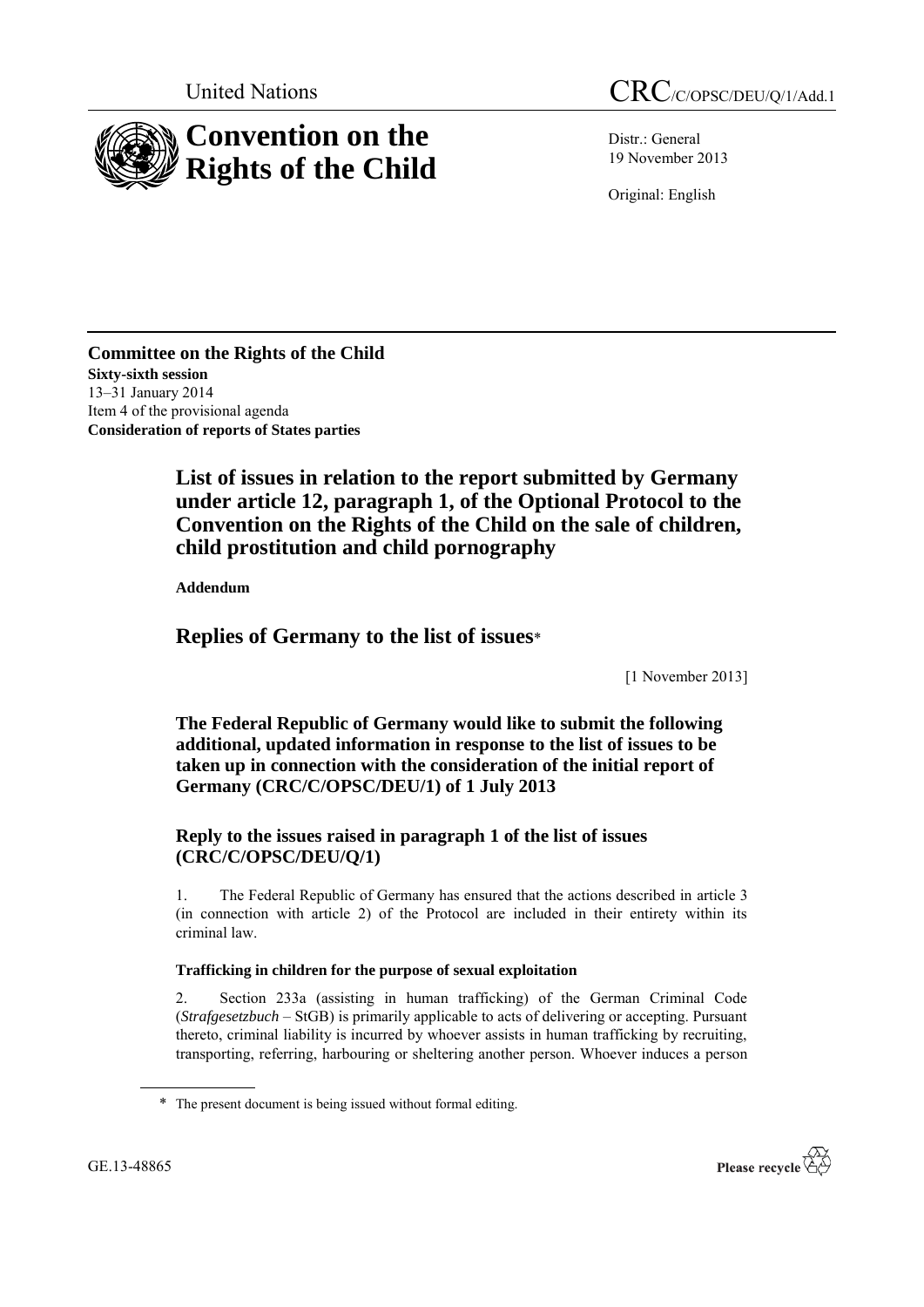under twenty-one years of age to engage in or continue to engage in prostitution, to engage in exploitative sexual activity with or in the presence of the offender or a third person or to suffer sexual acts on his own person by the offender or a third person, commits human trafficking for the purpose of sexual exploitation (section 232 (1), second sentence). The offering of a child fulfils the elements of inducing human trafficking for the purpose of sexual exploitation pursuant to section 232 (1), second sentence, section 26 StGB.

3. Additionally, depending upon the circumstances of the specific case, particularly the age of the victim, the elements of section 235 (1), (2) and (4) StGB (abduction of minors from the care of their parents), section 236 (1), 4 no. 2 (child trafficking) and section 171 (violation of duties of care or education) as well as section 176 (5) StGB (promising to supply a child for sexual abuse) may be fulfilled as well. Prosecution for participation in criminal offences pursuant to sections 176 et seqq. StGB (sexual abuse of children), sections 177 et seqq. StGB (sexual assault by use of force or threats; rape), section 182 (sexual abuse of juveniles) is also possible. The above-mentioned criminal offences particularly protect children under fourteen and/or sixteen years of age. Prosecution might also be possible under sections 239 StGB (unlawful imprisonment), section 240 StGB (using threats or force to cause a person to do, suffer or omit an act) and/or for participation in such offences.

### **Trafficking in children for the purpose of trade in organs**

4. Trafficking in children for the purpose of trade in organs is included in the criminal law by way of participation in criminal offences pursuant to sections 18 and 19 of the Transplantation Act (*Transplantationsgesetz*). Also potentially applicable are the criminal offences of section 235 (1), (2) and (4), second sentence, StGB (abduction of minors from the care of their parents), section 236 (1), (4), no. 2 (child trafficking) and section 171 (violation of duties of care or education); to some extent, however, these would apply only if the victim is under the age of fourteen/sixteen. Prosecution might also be possible under section 239 (unlawful imprisonment), section 240 (using threats or force to cause a person to do, suffer or omit an act) and/or for participation in such offences, as well as for offences under sections 223 et seqq. StGB (causing bodily harm).

## **Child trafficking for the purpose of engaging the child in forced labour**

5. Section 233a StGB (assisting in the trafficking of human beings, see above) is primarily applicable to actions involving delivery or acceptance. Section 233 (1), second sentence, provides that whoever subjects a person under twenty-one years of age to slavery, servitude or bonded labour or makes him work or continue to work for him or a third person under working conditions that are in clear discrepancy to those of other workers performing the same or a similar activity, shall be subject to criminal prosecution. The offering of a child fulfils the elements of inducing human trafficking for the purpose of exploitation of labour force pursuant to section 233 (1), second sentence, section 26 StGB.

6. Additionally, depending upon the circumstances of the specific case, particularly the age of the victim, the elements of section 235 (1), (2) and (4) StGB (abduction of minors from the care of their parents), section 236 (1), (4) no. 2 (child trafficking) and section 171 (violation of duties of care or education) may be fulfilled as well. Prosecution might also be possible under sections 239 (unlawful imprisonment), section 240 (using threats or force to cause a person to do, suffer or omit an act) and/or for participation in such offences.

### **Adoption trafficking**

7. The States parties are to criminalise improperly inducing consent by intermediaries for the adoption of a child in violation of applicable international legal instruments on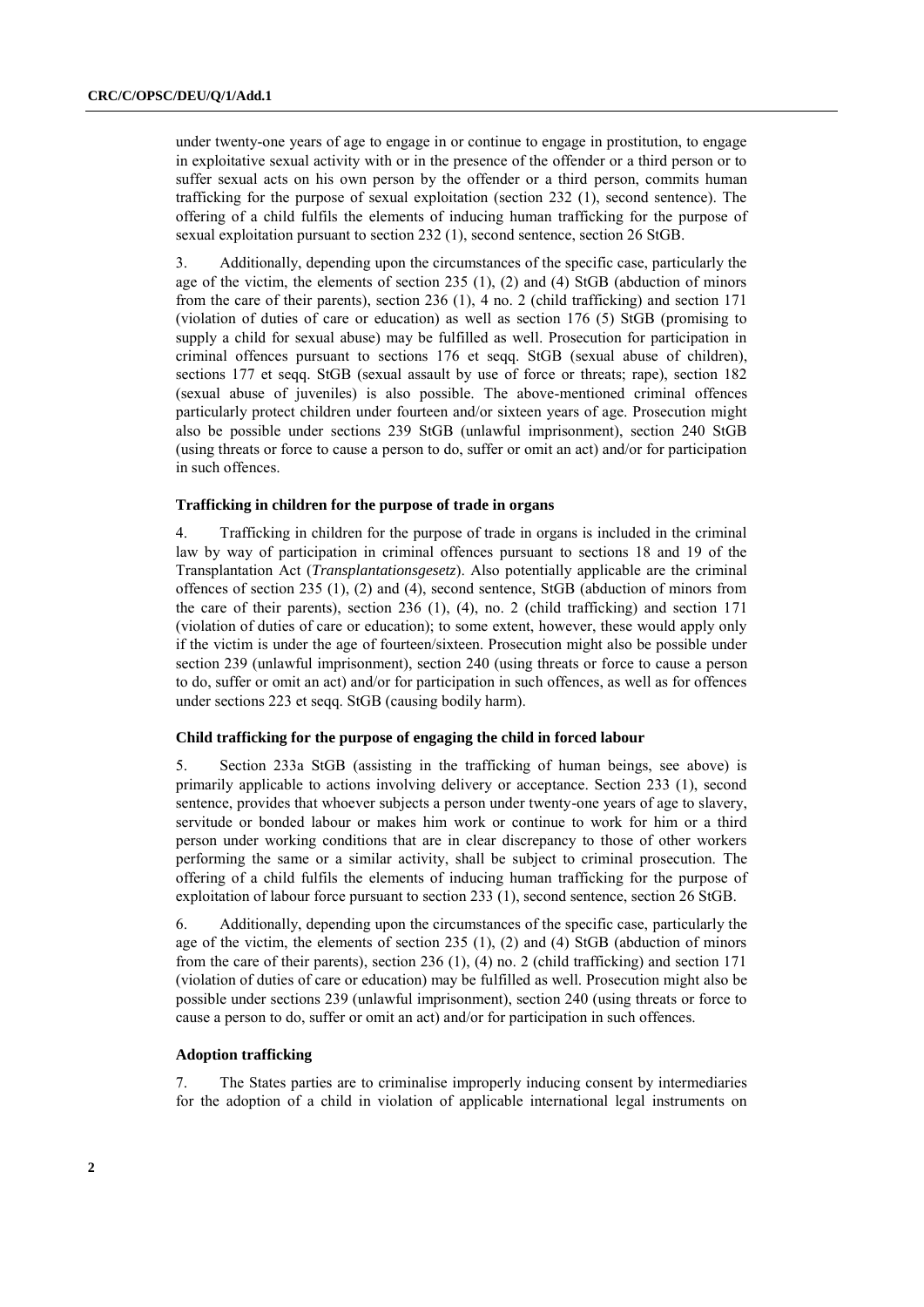adoption. In Germany, this is taken into account by sections 240, 235 (1) and 236 (2), second sentence, StGB.

8. An international convention on adoption, the Hague Convention of 29 May 1993 on Protection of Children and Co-operation in Respect of Intercountry Adoption (Hague Adoption Convention, Federal Gazette 2001 II p. 1034), is relevant in this regard. The circumstances under which consent to adoption is improper are indirectly contained in Article 4 letter c nos. 2, 3 and Article 4 letter d nos. 3, 4 of the Hague Adoption Convention. These provisions require that the authorities of the home State have specifically ensured that the person whose consent for adoption is required has provided consent without any influence and the consent has not been induced by any payment or counter-performance.

9. If the agent for adoption uses force or threat of appreciable harm to induce the consent necessary for adoption pursuant to the respective applicable law, he makes himself criminally liable pursuant to section 240 StGB (using threats or force to cause a person to do, suffer or omit an act). If he uses deception, this will generally fulfil the elements of the offence of abduction of minors from the care of their parents pursuant to section 235 (1) StGB. If the agent for adoption induces the consent of another person for adoption for a fee, he incurs criminal liability pursuant to section 236 (2), second sentence, StGB (child trafficking).

10. It should also be pointed out that pursuant to section 1741 (1), second sentence, of the German Civil Code (*Bürgerliches Gesetzbuch* – BGB), those who take part for the purpose of adoption in a procurement or transportation of a child that is unlawful or contrary to public policy, or have commissioned a third party with this or rewarded him for this should accept a child only if this is necessary for the best interests of the child. This rule makes acceptance, which must otherwise merely serve the child's best interests, more difficult and is designed to take preventive action against child trafficking and comparable practices.

## **Child prostitution**

11. Section 180 (2) StGB (causing minors to engage in sexual activity) fulfils the obligation to criminalise offering, obtaining, procuring or providing a child for child prostitution. Pursuant thereto, whoever induces a person under eighteen years of age to engage in sexual activity with or in the presence of a third person or to suffer sexual acts by a third person for a financial reward, or encourages such acts by acting as an intermediary, incurs criminal liability.

## **Child pornography**

12. Producing, distributing, disseminating, importing, exporting, offering, selling or possessing child pornography is criminalised by section 184b StGB (distribution, acquisition and possession of child pornography) and 184c StGB (distribution, acquisition and possession of juvenile pornography). The distribution and sale of child pornography within the meaning of article 3, paragraph 1 (c), of the Protocol is also covered by these criminal provisions and fulfils the elements of the offence variants of "dissemination" or "otherwise make publicly accessible".

### **Attempt**

13. The reservation "subject to the provisions of its national law" contained in article 3, paragraph 2, of the Protocol absolves the Federal Republic of Germany from an obligation to implement with regard to the criminality of the attempt to commit one of the crimes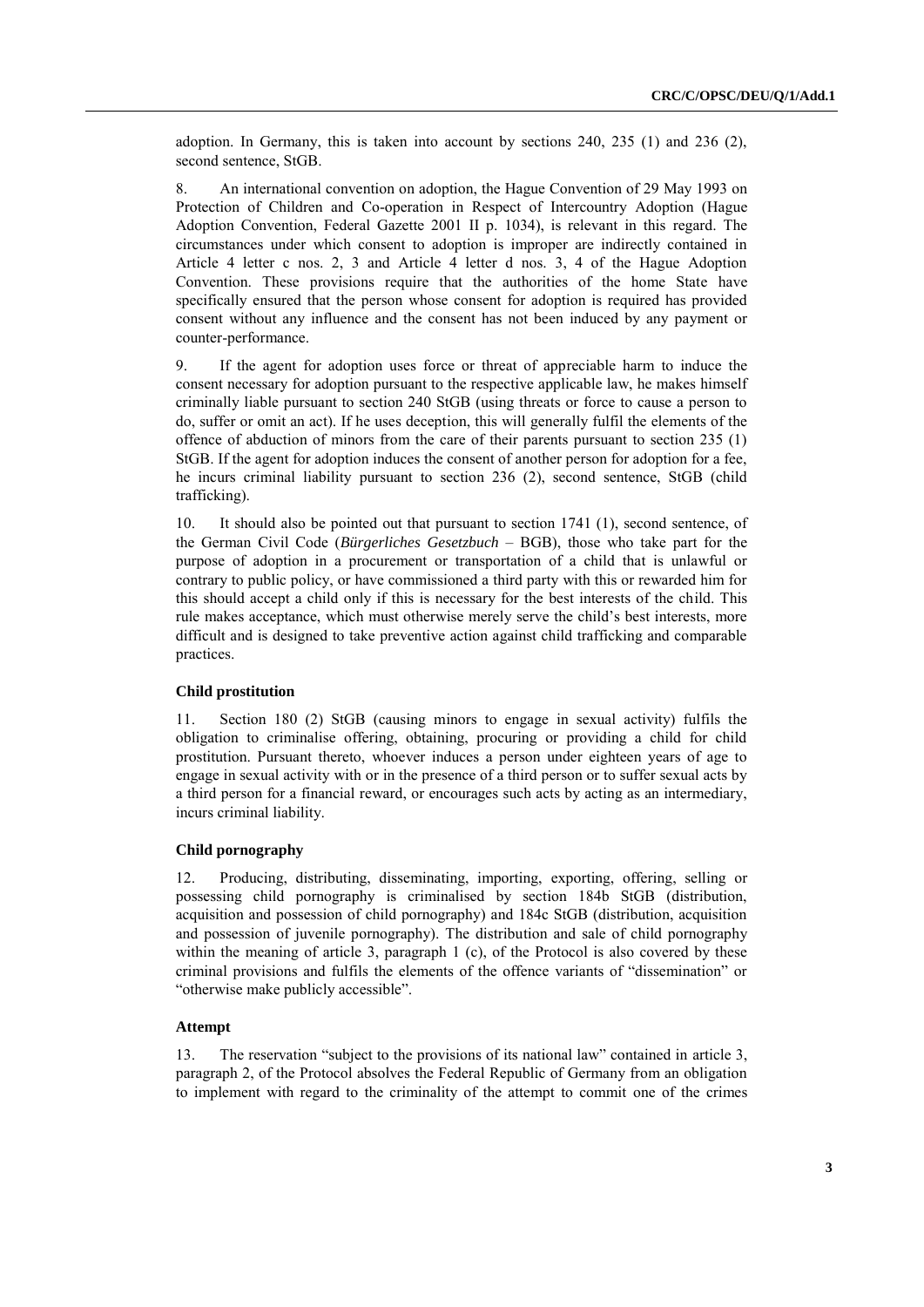enumerated in article 3, paragraph 1. Nonetheless, German law is consistent with the rules contained in article 3, paragraph 2, of the Protocol.

14. The criminal liability for attempts arises from explicit orders (e.g. section 232 (2), section 233 (2), section 233a (3), section 235 (3), 36 (3), 180 (4), 240 (3) StGB), from the character of the serious crime (section 23  $(1)$ , 12  $(1)$  in conjunction with section 232  $(3)$  and (4) StGB) or from its character as an undertaking to commit a wrongful act (section 11 (1) no. 6 StGB in conjunction with sections 184 (b) (1) no. 3, (2) and (4), 184c (1) no. 3, (2) and (4)). Criminal liability for accomplices arises from section 25 (2) StGB; for abettors from sections 26 and 27 StGB.

### **Appropriate penalties**

15. Sections 232 (1), first sentence, 233 (1), first sentence, StGB provide for penalties of between six months and ten years. In the case of section 232 (3) and (4) StGB, the minimum penalty is raised to one year's imprisonment. A penalty of between three months and five years is threatened for section 233a (1) StGB. Section 235 (1), (2) and section 236 (1) StGB provide that offenders may be punished with imprisonment of up to five years or a monetary fine. Section 235 (4) StGB provides for imprisonment from one to ten years. The penalty provided for by section 236 (4) StGB ranges from six months to ten years' imprisonment. The threatened penalties for the other offences are appropriate as well, and are consistent with the severity of the respective criminal offence.

### **Liability of legal persons**

16. The liability of legal persons for criminal offences pursuant to article 3, paragraph 1, of the Protocol is ensured by section 30 of the Act on Regulatory Offences (Gesetz über *Ordnungswidrigkeiten* – OwiG).

## **Adoption**

17. The Federal Republic of Germany has complied with the obligation contained in article 3, paragraph 5, of the Protocol that all persons involved in the adoption of a child act in conformity with applicable international legal instruments. In this regard, we refer to the implementation of the Hague Convention of 29 May 1993 on the protection of children and cooperation in respect of intercountry adoption. The Act to Resolve Legal Issues in the Area of International Adoption and for the Continued Development of Adoption Law (Federal Gazette I 2001 p. 2950), which came into force on 1 January 2002, has set up minimum requirements for intercountry adoption and has improved cooperation among the authorities of the child's home country and the country of residence of the adoption applicants. The goals of the German Adoption Placement Act (*Adoptionsvermittlungsgesetz*) include State monitoring of independent adoption agencies and a reduction of so-called third-state intermediaries.

## **Begging**

18. Germany is of the opinion that the Optional Protocol contains no rules concerning the criminalisation of forced child begging.

19. There are plans, in the context of transposing Directive 2011/36/EU of the European Parliament and of the Council of 5 April 2011 on preventing and combating trafficking in human beings and protecting its victims, and replacing Council Framework Decision 2002/629/JHA, to expand the offence of trafficking in human beings to cases involving the practice of begging (section 232 (1) no. 2 StGB-new).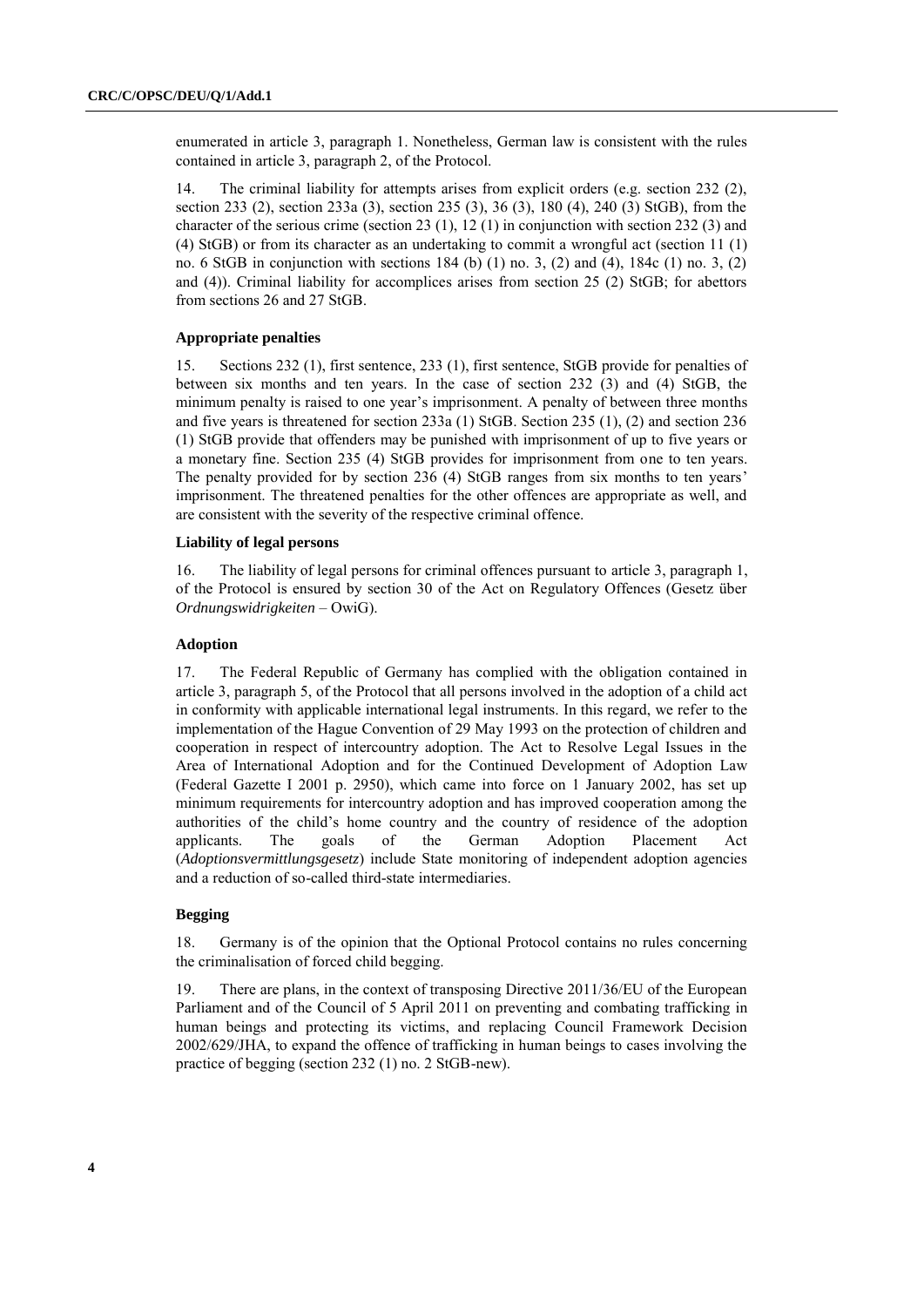## **Reply to the issues raised in paragraphs 2 and 3 of the list of issues**

20. Germany does not keep any case-related flow statistics. It is therefore not possible to track how and with what outcome the judiciary deal with suspected cases registered by the police. The Federal Ministry of Justice is part of a working group which is seeking a solution to this problem.

21. The statistics quoted below are chiefly drawn from the Police Crime Statistics. The Police Crime Statistics comprises a register of those suspected cases which are registered with the police. The data can only be broken down according to age and gender of the victims. Please refer to the enclosed tables.

## **Child trafficking for the purpose of sexual exploitation (section 232 (1), second sentence, StGB)**

22. The number of recorded cases has dropped steadily over the period under review (2010: 478 suspected cases; 2011: 492 suspected cases; 2012: 385 suspected cases).

23. The elements of the offences set out in sections 236 (1), (4) no. 2 (child trafficking), 176 (5) (supplying a child for sexual abuse) and 182 (sexual abuse of juveniles) StGB may also be applicable in some cases:

|                       | 2010 | 2011 | 2012 |
|-----------------------|------|------|------|
| Section 236 StGB      |      |      | 6    |
| Section $176(5)$ StGB | 242  | 209  | 131  |
| Section 182 StGB      | 1043 | 1077 | 1071 |

### **Child trafficking for the purpose of trade in organs (sections 18, 19 Transplant Act )**

24. No cases involving children were registered in the period under review. In some cases the element of the offence set out in section 236 (1), (4) no. 2 StGB may be applicable (for numbers, see above).

#### **Child trafficking for the purpose of work exploitation (section 233 (1) StGB)**

25. The number of registered suspected cases dropped from 56 in 2010 to 51 in 2011 and to 28 in 2012. In some cases, section 236 (1), (4), no. 2 StGB may be applicable (for numbers, see above).

### **Adoption trafficking (section 236 (2), second sentence, StGB)**

26. Cases are registered if they involve the consent of another person being obtained to give up a child for adoption for a fee. The figures are contained in those for child trafficking in accordance with section 236 StGB.

#### **Child prostitution (section 180 (2) StGB)**

27. The number of suspected cases rose in the period under review from 126 (2010) to 151 (2011) and then dropped again to 133 (2012).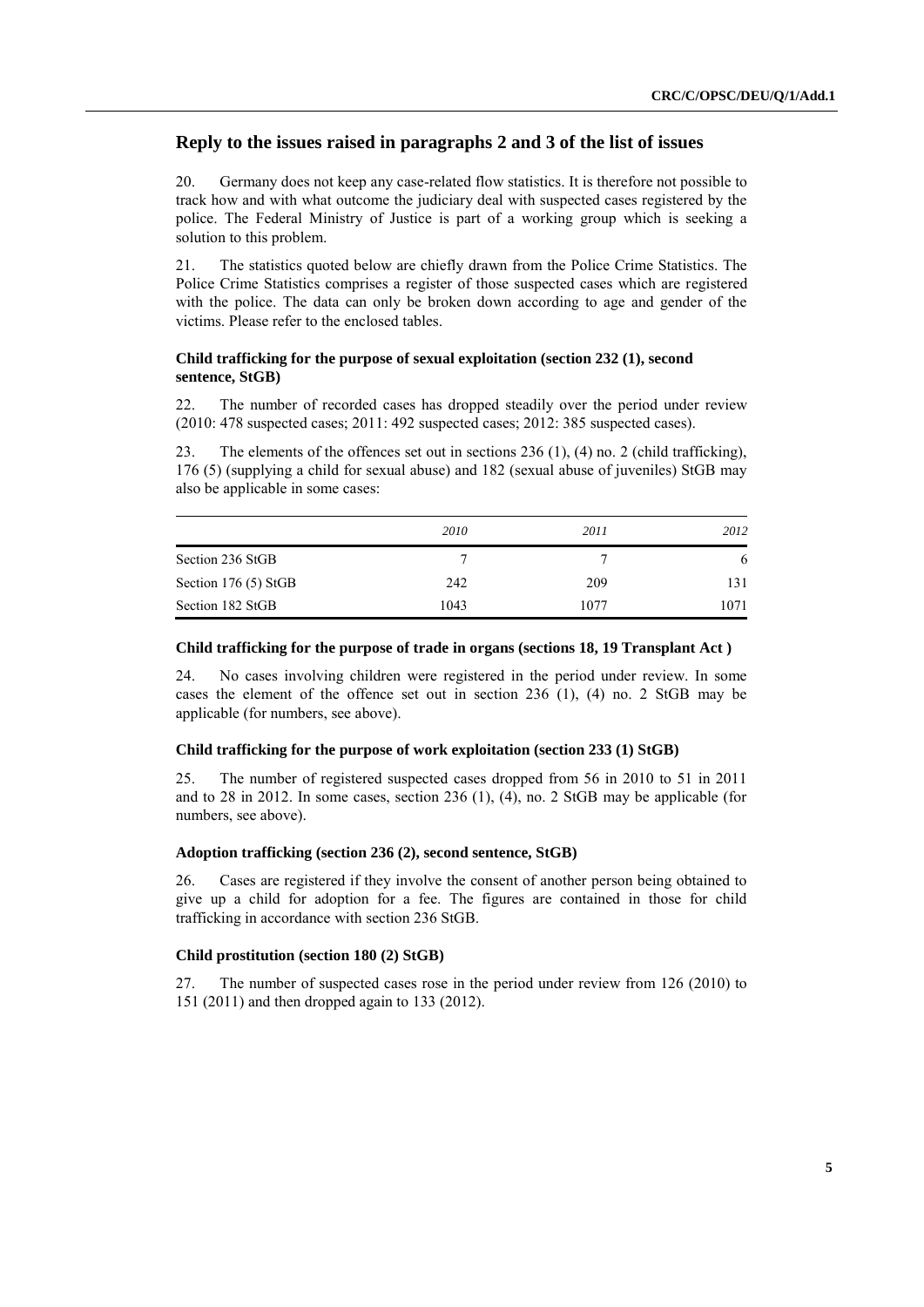### **Child pornography (section 184b, 184c StGB)**

28. The data available in this regard are taken from the criminal prosecution statistics, which are not yet available for 2012. They refer to the number of persons convicted:

|                   | 2010 | 2011 |
|-------------------|------|------|
| section 184b StGB | 2047 | 1611 |
| section 184c StGB | 57   | 90   |

## **Reply to the issues raised in paragraphs 4 and 5 of the list of issues**

29. On 27 September 2011 the German Government adopted its 2011 Action Plan on Protecting Children and Young Persons from Sexual Violence and Exploitation. The Action Plan is based on an overarching strategy on protecting children and juveniles from all forms of sexual violence and exploitation. Children and juveniles were actively involved in drawing up the strategy. The Action Plan focuses on prevention, intervention, and international cooperation, as well as on child trafficking and tourism. It also contains measures against child trafficking, child pornography and child prostitution. A Federal-*Länder* (federal state) Working Group, which also comprises non-governmental organisations, is responsible for monitoring target achievement in respect of the measures set out in the Action Plan.

30. A Centre for the Protection of Children on the Internet (Z*entrum für Kinderschutz im Internet – I-KiZ*) was set up in 2012. Its aim is the effective and up-to-date protection of children in regard to digital media and the effective combating of representations of the sexual abuse of minors on the internet. The I-KiZ works to identify possible risks to children on the internet at an early stage and to develop strategies to protect them against those risks.

## **Reply to the issues raised in paragraph 6 of the list of issues**

31. Child and youth services in Germany are tasked with protecting children and young people against threats to their well-being. According to their special State mandate of protection pursuant to section 8a of Social Code Book VIII (Sozialgesetzbuch VIII – SGB VIII), the youth welfare offices must take minors into their care in certain situations. Being taken into care is a short-term measure implemented by the youth welfare offices to protect children and young people when they find themselves in acute situations that are endangering their well-being. These include situations referred to in the Optional Protocol. The youth welfare offices will take minors into their care at the request of the minor or on the basis of information provided by a third party – for example the police or teachers – and will temporarily place them with a suitable person, a suitable institution or another place of residence if no other option is available. After they have been taken into care the youth welfare office will clarify what led to the child or young person being taken into care and will indicate what further help and support is available.

32. In those cases in which children are undergoing an asylum procedure in Germany, particular consideration is given to the needs of the children in the course of the procedure. The decision-makers in the Federal Office for Migration and Refugees (*Bundesamt für Migration und Flüchtlinge*), who are specially trained in dealing with minors and who are used in all cases involving unaccompanied minors and, if necessary, also in cases involving accompanied minors, are also able to react wherever any indications of criminal offences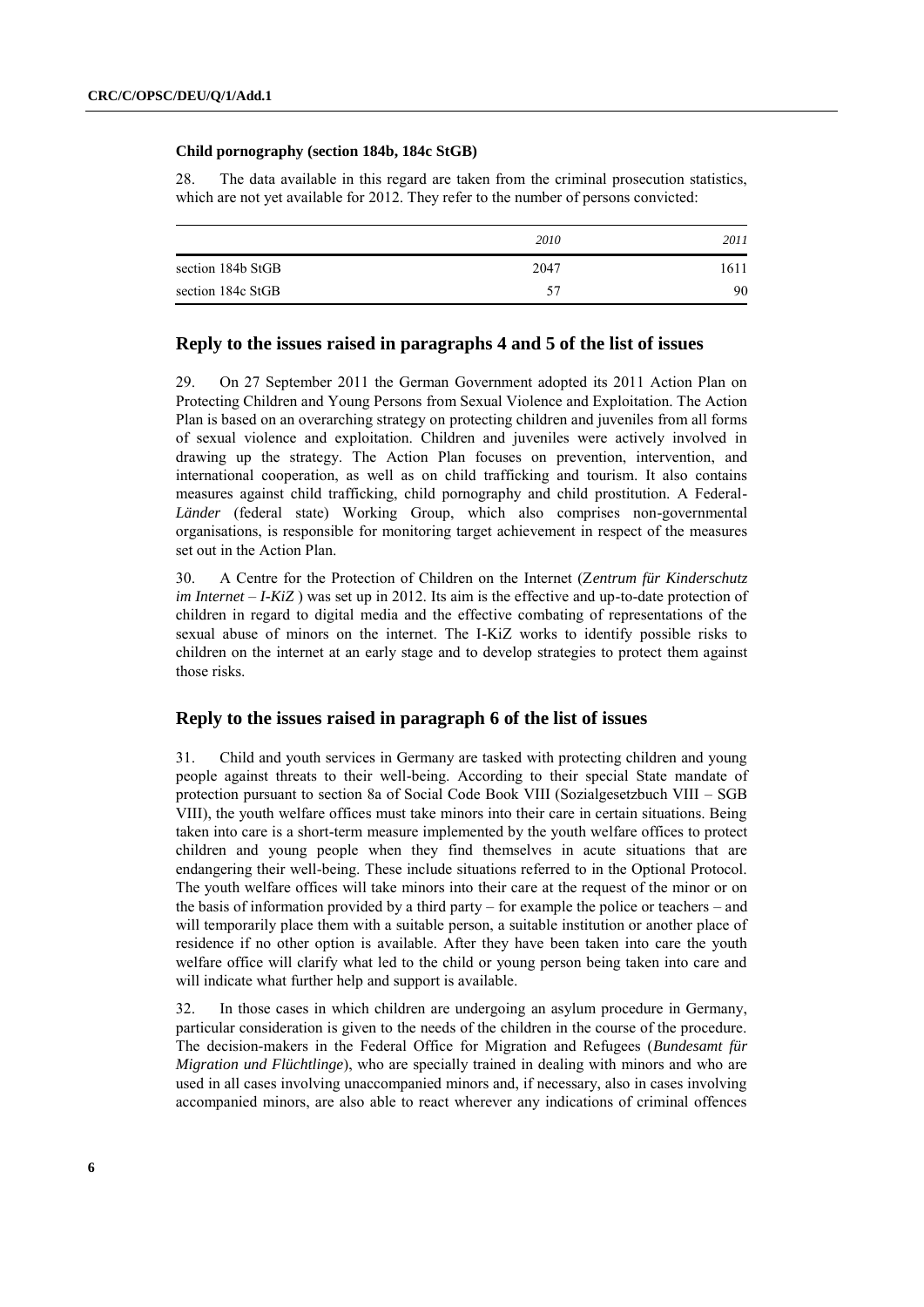within the meaning of the Optional Protocol arise in the course of the procedure, and they then pass these on to the competent authorities.

33. These topics are also dealt with in the context of training and advanced training at the Federal Criminal Police Office (BKA).

34. The various issues referred to in the above are addressed in diverse modules and treated from the legal and policing practice perspective as part of the modularised BA degree which is taught at the Criminal Police Faculty of the Federal University of Applied Administrative Sciences at the BKA.

35. **Module 10** (Phenomenon and Intervention III: Sexually-Motivated Crime and Intra-Family Crime) deals explicitly with children as victims of physical abuse and sexual violence. As well as the relevant criminal offences, procedural and police investigative powers are discussed, as are victimological theories concerning the phenomenon. The criminological focus in this module is on recognising specific forms of violence against children and hearing the affected and, in some cases, traumatised victims. Relevant video material on examining child victims of sexual violence are shown and discussed with students. The courses also include a talk on the Information File on Children at Risk (Riskid), which is based on an initiative launched by paediatricians who aim to combat the practice of "doctor hopping". Some students take up the topic and look at it in more detail as part of an assignment required as proof of achievement for the module.

36. **Module 14** (Phenomenon and Intervention V: Narcotics, Smuggling, Human Trafficking and Other Forms of Organised Crime) deals specifically with children as the victims of, in particular, human trafficking for the purpose of sexual exploitation and smuggling. In this context migration-specific aspects and the victim perspective are addressed. Criminological/criminal-tactical approaches to leading investigations and rendering evidence as well as dealing with specific cultural specificities of victims are also looked at.

37. **Module 17** (Phenomenon and Intervention VII: Crime in Connection with Information and Communication Media) deals with numerous modi operandi in relation to cybercrime and cybercrime-related offences, especially child pornography. The module includes legal preconditions and criminological possibilities of gathering evidence, evaluation and investigation methods, and also looks at the issues dealt with in previous modules.

38. This special criminal police training is aimed at police officers at federal and *Länder* level. The curricula are taught through lectures, class and group discussions, and practical exercises. The topics child trafficking, child prostitution and child pornography are addressed in the context of the following courses:

(a) Human trafficking for the purpose of sexual exploitation:

Includes current ongoing changes, changed legal and tactical aspects, international cooperation.

(b) Organised smuggling of human beings:

Includes the international dimension of the organised smuggling of human beings, including associated crimes.

(c) Child pornography on the internet:

Deals with phenomenology, current forms of child pornography, psychological aspects, victim-offender identification.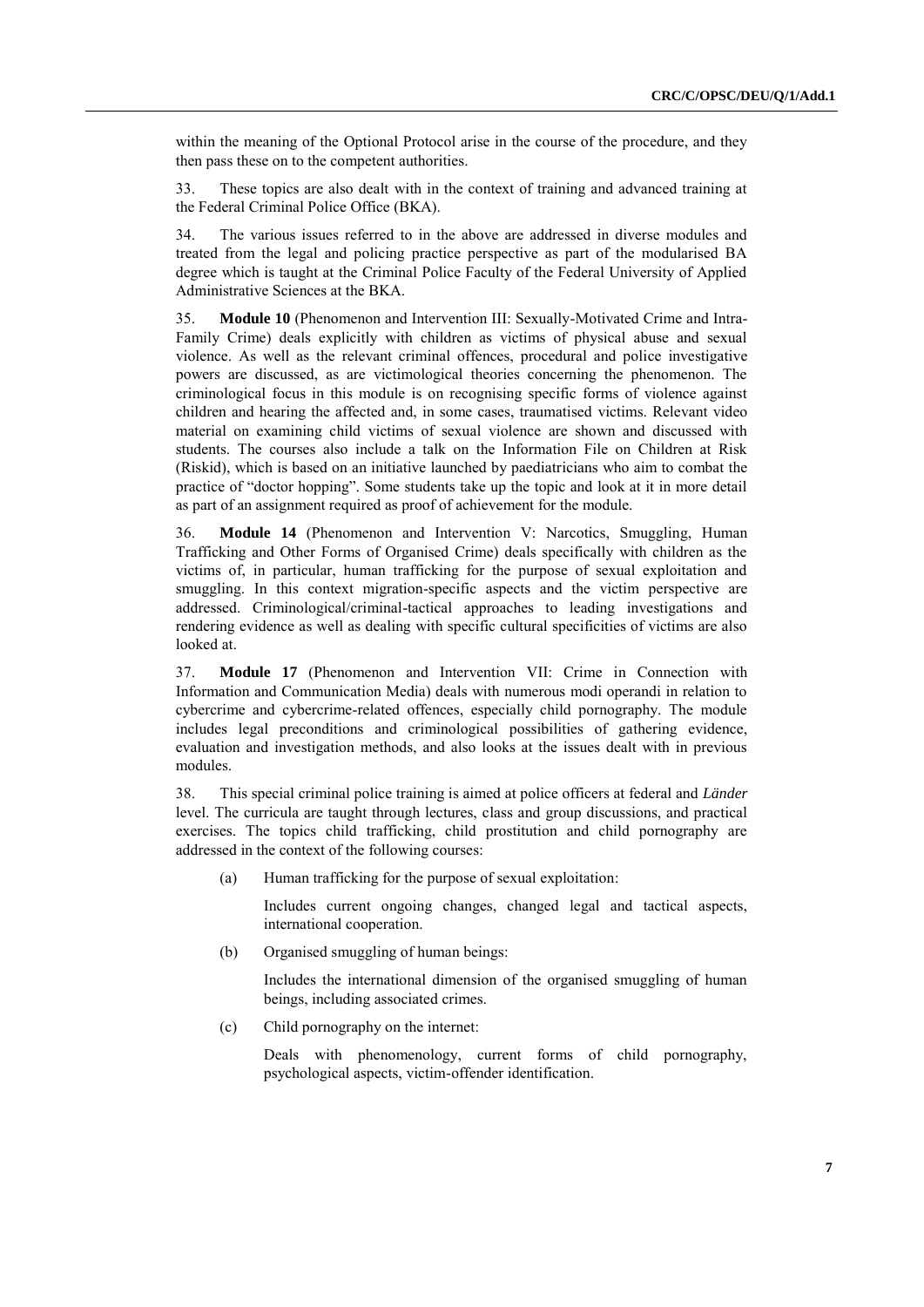## **Reply to the issues raised in paragraph 7 of the list of issues**

39. A victim of assault whose health has been damaged as a result has the right to compensation in Germany pursuant to the Crime Victims Compensation Act (*Opferentschädigungsgesetz* – OEG). This Act is implemented by the *Länder*. The crimes against children listed in the Optional Protocol are generally covered by this legislation. No data is collected on groups of victims, which means that no information can be provided on the number of cases involving offences that fall under the Optional Protocol.

## **Reply to the issues raised in paragraph 8 of the list of issues**

40. Several legislative measures including numerous new provisions have been introduced to expand German criminal procedural law with the aim of protecting and informing child victims and witnesses of criminal offences in particular against the stresses which can be associated with criminal proceedings.

41. The standing of – especially child – victims in criminal proceedings was already improved on account of the Victim Protection Act (*Zeugenschutzgesetz* – ZSchG, Federal Law Gazette I, p. 820): The Code of Criminal Procedure (*Strafprozessordnung* – StPO) was expanded to include the possibilities of making recordings of witness statements on an audio-visual medium at each stage of the proceedings (section 58a StPO) and to show them in the trial in place of conducting an examination in court (section 255a StPO) or to make a simultaneous transmission of the examination of the witness via an audio-visual medium (section 247a StPO). With effect from 1 September 2013 the Act to Strengthen the Rights of Victims of Sexual Abuse (*Gesetz zur Stärkung der Rechte von Opfern sexuellen Missbrauchs* – StORMG) of 26 June 2013 (Federal Law Gazette I, p. 1805) extends the possibilities for making audio-visual recordings of examinations of witnesses. The aim is thereby to ensure that in future examinations undertaken in the context of preliminary investigations will be conducted by judges more often than was the case in the past and that they can be recorded on an audio-visual medium so that the court has the possibility, at a later hearing in court, of using the recording of the earlier examination and dispensing with having to examine the witness again.

42. All victims of criminal offences have the option of availing themselves of the assistance of an attorney or of being represented by such attorney (section 406f (1) StPO). They may inspect the files – generally through their attorney (section 406e StPO). The victim's attorney may be present at the examination of the victim by the court or the public prosecutor (section 406f (2) StPO). If the victim is examined as a witness, it is always possible, upon application, for a trusted third person to be present during the examination (section 406f (2) StPO). Witnesses whose interests warranting protection cannot be safeguarded in another manner have the right to have an attorney appointed to be present during their examination (section 68b StPO). According to sections 397a (1), 406g (3) StPO, upon application, the victims of sexual and attempted homicide crimes and the child victims of sexual offences or abuse of charges in particular may have legal counsel appointed at the State's expense. The Second Victims' Rights Reform Act (2. *Opferrechtsreformgesetz*) of 29 July 2009 (Federal Law Gazette I, p. 2280) once more extended the list of criminal offences which permit a free attorney to be appointed for victims, especially for under-age and helpless victims. Victims below the age of eighteen are appointed an attorney if, for example, they have been the victim of the offences of human trafficking, forced marriage and sexual offences, regardless of whether they represent a crime punishable with imprisonment of not less than one year (*Verbrechen*). According to the new provision under section 397a StPO as amended by the StORMG, which entered into force on 1 September 2013, private accessory prosecutors who were the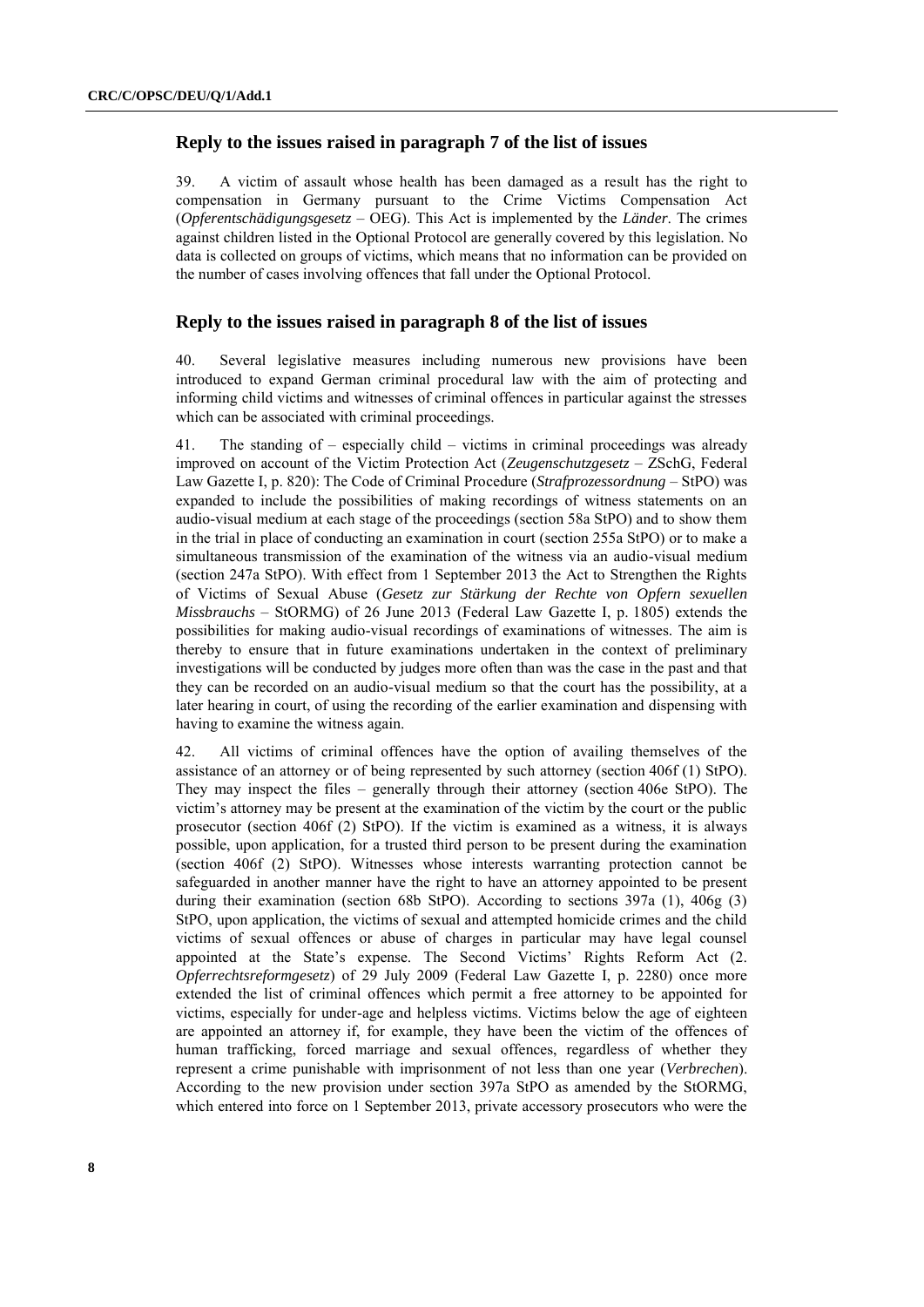victim of sexual offences before they reached the age of eighteen and who did not decide to have the acts prosecuted until after their eighteenth birthday will in future have more extensive rights to have a free victim attorney appointed to assist them than was previously the case, and regardless of their economic situation.

43. The following rule, which was introduced on account of the Second Victims' Rights Reform Act of 30 June 2004 (Federal Law Gazette I, p. 1354), serves to avoid witnesses having to be examined more than once: In the event of the victim witness requiring special protection, in accordance with section 24 of the Courts Constitution Act (*Gerichtsverfassungsgesetz* – GVG) charges may be preferred before a regional court in order to avoid child victims of sexual offences in particular having to go through a second trial court. The StORMG also extends this rule as of 1 September 2013: In future, when taking the decision regarding whether the charges are to be preferred directly before a regional court even more attention will be paid to victims requiring special protection and to avoiding them having to be examined more than once. Where an examination is nevertheless necessary in the main hearing in court, such an examination of witnesses below the age of eighteen is only conducted by the presiding judge (section 241a(1) StPO). Other parties to the proceedings must address their questions to the witnesses through the presiding judge.

44. In proceedings concerning underage victims, pursuant to section 26 GVG charges may also be preferred with the youth courts; these employ judges who have particular experience of dealing with young people. The aim is thereby to pool competences with these courts in the interests of protecting child and juvenile witnesses – for example by making use of video technology during the examination. The provision set out in section 26 GVG was amended on account of the StORMG with effect from 1 September 2013 so as to be able to take even better account of the principle of protecting under-age witnesses.

45. Simplified requirements apply when it comes to excluding the accused and the public from the examination of witnesses under the age of eighteen (section 247 StPO, section 172 no. 4 GVG); in addition, a child may be examined in a room which is separate from that in which the other parties are sitting (section 247a StPO). The age threshold in those provisions was raised from sixteen to eighteen years on account of the Second Victims' Rights Reform Act. The StORMG further extends this possibility of excluding parties to the proceedings as of 1 September 2013: When the decision is taken whether the public is to be excluded, in accordance with section 171b(1), third sentence, explicit account is to be taken of the special stress to which children and juveniles are exposed during a trial. In addition, the courts will in future be able to take account of the concerns of all those parties who were minors when they were the injured party, even if they have already reached the age of majority at the time of the examination. Further, section 268 (2), third sentence, StPO sets out that the courts must also take account of the interests of the parties, witnesses or aggrieved parties warranting protection when reading out the grounds of the judgment. That can, for instance, involve not reading out the grounds of the judgment in court but only communicating the key content of those grounds and, when doing so, dispensing with those details of the private life of the people concerned which would harm their interests warranting protection.

46. The Guidelines for Criminal Proceedings and Proceedings to Impose a Regulatory Fine (*Richtlinien für das Straf- und Bußgeldverfahren* – RiStBV) contain a number of special provisions over and above the aforementioned statutory provisions which serve to protect children and juveniles. For example, under no. 19, para. 1 of the Guidelines, multiple hearings of children and juveniles before the main hearing are to be avoided if possible on account of the associated psychological strain on these witnesses. No. 135 para. 3 of the Guidelines states that children and juveniles are, where possible, to be examined in the presence of other witnesses and are to be supervised and, if possible,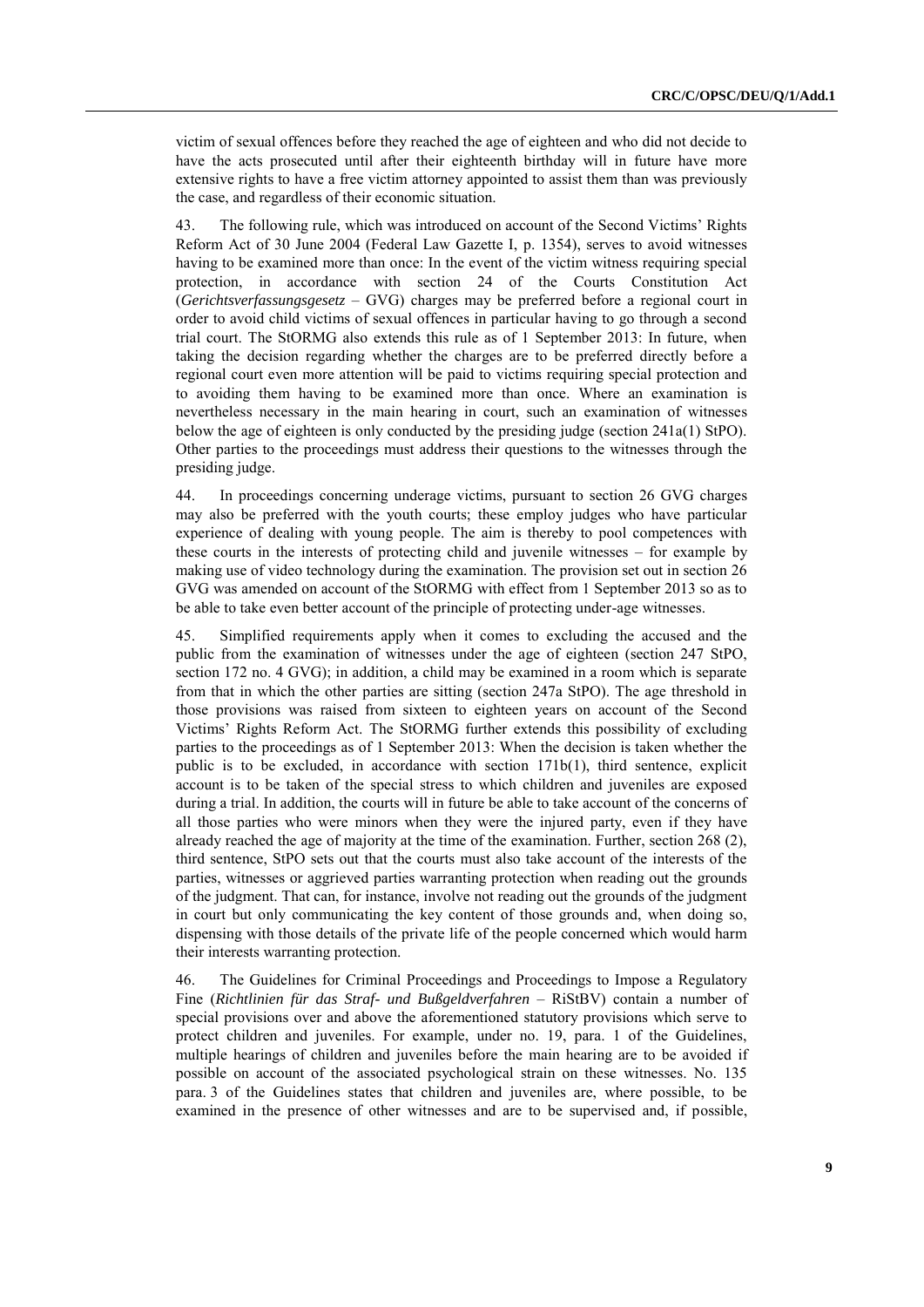looked after while they are sitting in waiting rooms. As regards sexual offences, no. 222 para. 1 of the Guidelines provides that an expert who has special knowledge and experience in the field of child psychology be involved when children are being examined. If a person accused of a sexual offence who is living in the same home as the victim or who can have a direct influence on the victim is released, in accordance with no. 221 para. 2 of the Guidelines the youth welfare office must be notified without delay so that the necessary measures to protect the victim can be taken.

47. No. 222a of the Guidelines, which entered into force on 1 April 2012 and applies to all victims of sexual offences, also provides that the aggrieved party is to be given the opportunity to make a statement regarding his special need for protection, which is important for the decision regarding possibly preferring charges before the regional court or youth court (section [24 \(1\) no. 3 or section 26 \(2\) GVG\)](http://www.juris.de/jportal/portal/t/1pxr/page/jurisw.psml?pid=Dokumentanzeige&showdoccase=1&js_peid=Trefferliste&documentnumber=1&numberofresults=5&fromdoctodoc=yes&doc.id=BJNR005130950BJNE005601814&doc.part=S&doc.price=0.0#focuspoint). No. 222a of the Guidelines also provides that the public prosecutor's office must give a person who has become the victim of a sexual offence the opportunity to make a statement before proceedings are terminated for reasons of discretionary prosecution in regard to that termination of those proceedings.

48. It is also important that child and juvenile victims in particular are informed about their rights and that the involved authorities' awareness is raised with regard to dealing appropriately with children and juveniles in criminal proceedings. In 2000 the Federal Ministry of Justice issued a brochure entitled "National Guidelines on Protecting Child (Victim) Witnesses in Criminal Proceedings". These are intended to provide guidance on dealing with child victims and witnesses to all those authorities involved, not least with the aim of creating awareness with regard to dealing more sensitively and more carefully with children in criminal proceedings.

49. In November 2004 the Federal Ministry of Justice published a brochure entitled "I have rights" aimed specifically at children and juveniles. It explains, in child-friendly language, the course of criminal proceedings, the role which child witnesses and victims play in them and their rights. There are statutory rules which set out in which specific circumstances the victim of a criminal offence must be notified. In accordance with section 406d (1) StPO the aggrieved person is, upon application, to be notified of the termination of the proceedings and of the outcome of the court proceedings to the extent that they relate to him. In accordance with subsection (2) of that provision, the aggrieved person is also, upon application, to be notified of custodial measures (in particular their ordering and termination) in respect of the accused. The extension to section 406d StPO which entered into force on 1 September 2013 on account of the StORMG aims to further improve the rights to information of these victims of criminal offences in that, in future, they are not only to be notified when conditions of detention are relaxed or leave has been granted for the first time, but each subsequent time this is done.

50. In accordance with section 406h StPO, the aggrieved person is to be informed about his rights and powers. These duties to provide information were extended considerably on the basis of the Second Victims' Rights Reform Act of 2009. Victims must now be informed as early as possible, as a rule in writing and as far as possible in a language they understand, of their rights and powers and, in addition, they are to be notified in particular that they have a right to assert claims for benefits under the Crime Victims Compensation Act (*Opferentschädigungsgesetz* – OEG), to apply for the issue of orders against the accused to protect them against violent acts, and that they may also obtain support and assistance through victim support institutions.

51. With effect from 30 June 2013 the StORMG paved the way for sexual offences to be prosecuted over a longer period of time and also extended the statutory periods of limitation for civil-law claims linked to such offences. The statutory period of limitations now begins to run when the victim of an offence pursuant to sections 174 to 174c, 176 to 179 StGB reaches the age of twenty-one (as is already the case in regard to civil-law claims), i.e. the